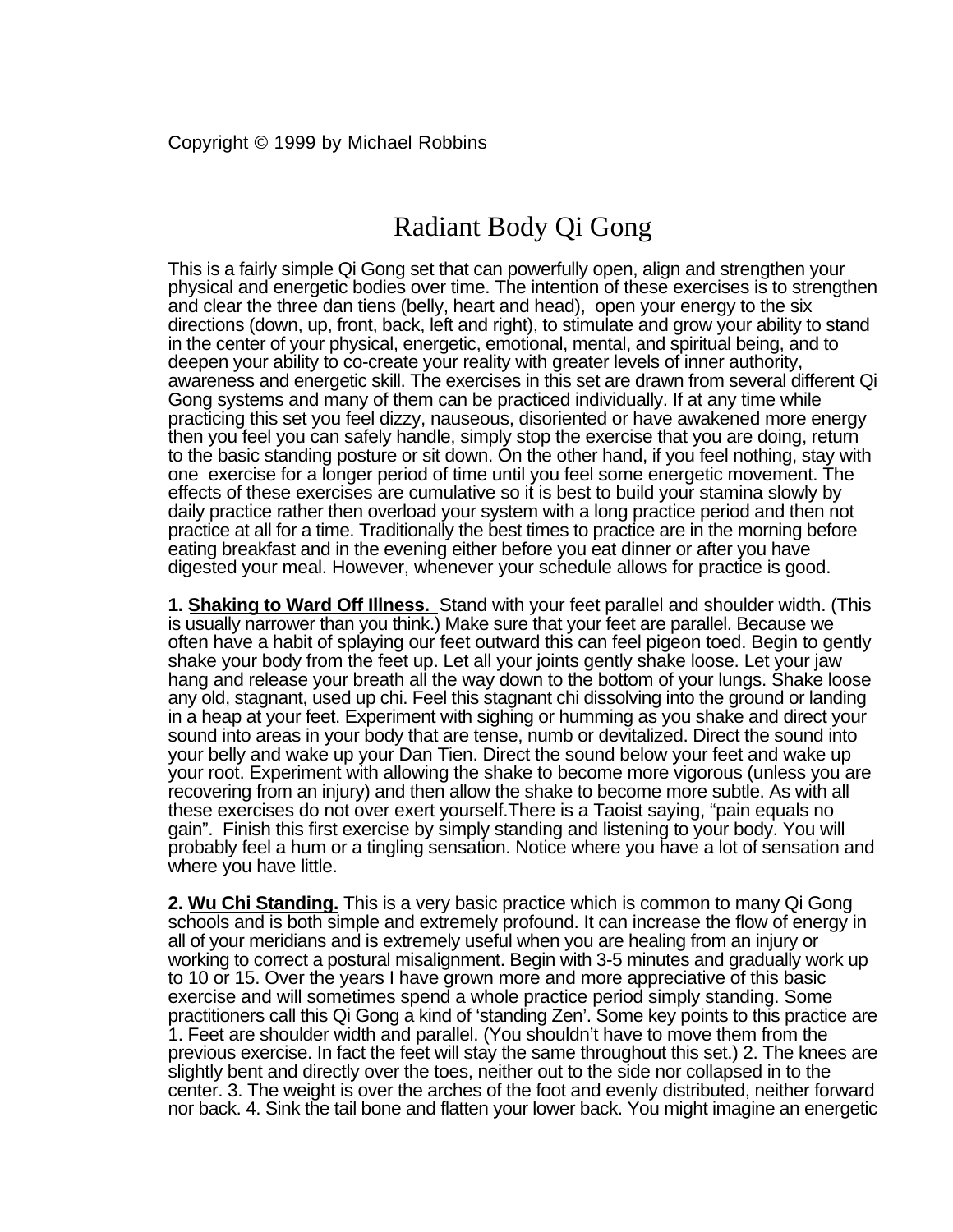line pulling your tailbone down towards your heels. 5. Hands are relaxed at your side with the sides of your thumbs touching your thighs. 6. Sink the energy in the chest down towards the belly. Relax (without collapsing) the diaphragm. 7. Breathe diaphragmatically into your belly. As your breathing relaxes, allow your breath to expand your belly to the front, back to the kidneys, to both sides and down to the pelvic floor. 8. Relax your shoulders and feel the space between your shoulder blades opening up and spreading. 9. Allow the space between your hips and the bottom of your rib cage to increase. Feel your lungs hanging free and relaxed inside your chest. 10. Hold your head as if a helium balloon is attached to your crown. Feel the spaces between all the vertebrate of your spine lengthening. 11. With your mind slowly begin to dissolve feelings of tension, stress, holding, and even feelings of strength that you notice in your body. Begin at the top of your head and slowly begin to work down your body continuing six inches to a foot below your feet. As you dissolve feel your body filled with a light, helium like radiant energy. Open deeper and deeper into the sensations. This is not a visualization process, it is an energetic dissolving that you should actually feel. Allow the tension, stress etc. to evaporate off your body and dissolve into space. A traditional metaphor for this process is to imagine/feel ice turning to water and water turning into gas and then dissolving out into space.

**3. Exchange energy with the earth by breathing through five gates.** In Qi gong theory, there are several areas in the body that act as gates or membranes through which we may exchange energy with our environment. In this exercise you will work with five of the major energy gates, the palms of the hands, the soles of the feet, and the perineum (the point at the floor of the pelvis between the anus and the genitals). The body posture is the same as in Wu Chi standing, except that you hold your hands at the sides of your body with your palms facing downwards. Imagine/feel that you are breathing through these five points and releasing old, tired or stagnant chi on your exhale and breathing fresh, clear vital chi into your body on your inhale.

**4. Pulsing and gathering earth chi.** Slowly extend your palms in front of your body about 30 degrees and then bring your palms back in to your sides. Extend as you exhale and send your chi out to the horizon. Bring the energy back into your body on the inhale. Do this 3 to 9x.

**5. Open the navel and kidney points.** (Lower Dan Tien and Ming Men) Bring the hands in front of the body and point the index fingers toward the navel. Imagine/feel a beam of light opening the energy in your navel from your finger tips. Slowly bring your hands around to the back. Feel a belt of chi opening around your belly as you do this. Point your index finger towards the point right in the center of your kidneys on the spine (directly back from the navel) and open the energy here. Repeat this sequence 3x.

**6. Pulse a chi ball at the navel (Dan Tien) with full body breathing**. Have your palms facing each other in front of your navel. Feel the magnetism between your hands. Feel this energy building until you have a ball of chi. Slowly begin to pulse this ball of chi, expanding and then coalescing it into a point. Allow the chi ball to get bigger and bigger until it is radiating far out into space and coalescing back into a brilliant point at your navel. Allow your spine to bend and flex as you do this, opening and massaging the spaces in between each vertebrate. Involve your arms and legs in the pulsation as well so that your whole body becomes a pulsing ball of chi. Move the center of the chi ball into your belly. This exercise will fill and revitalize the energy in your entire body.

**7. Bury the chi ball below your feet and pulse with full body breathing. (Plug into the magnetic field of the earth.)** Shift the center of the chi ball to below your feet. Extend your energy as far below your feet as is comfortable on your exhale as you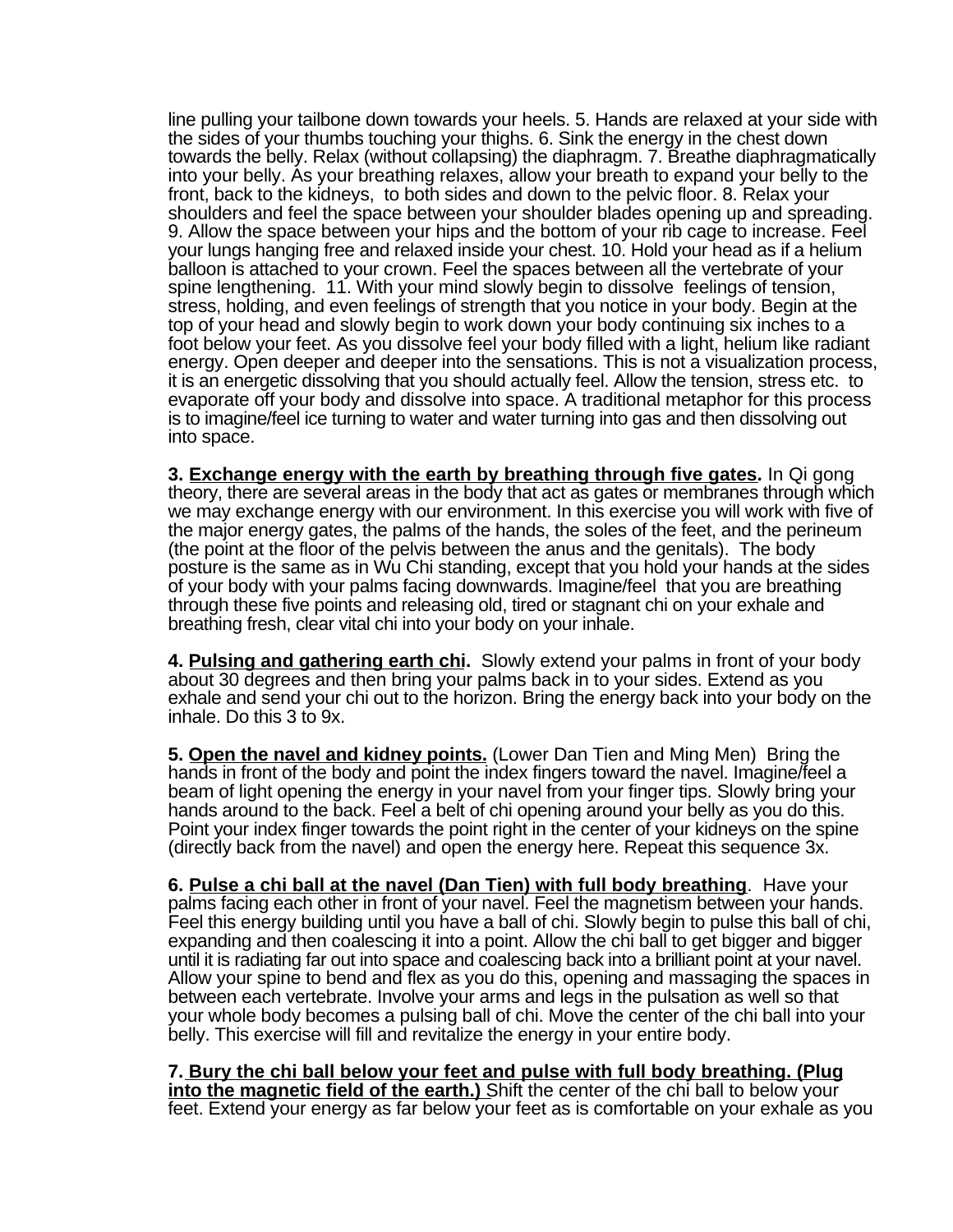bend your knees. Pulse this energy back up into your body on your inhale as you rise. Imagine/feel a fountain of luminous earth energy rising up into your body and filling you.

#### **8. Bring the chi ball back to your navel and repeat # 6 3x.**

**9. Open the heart center ,(middle Dan Tien) by pulsing the chi ball with full body breathing.** Move the Chi ball to the center of your chest and pulse. Clear your heart center and chest of any blocked or stagnant energy. Connect with your heart's longing. In some systems this area is called the Seat of the Soul.

**10. Open the mind and brain (upper Dan Tien) with full body breathing.** Shift the chi ball to the center of the head and pulse. Clear the mind and brain.

**11. Brush down the front of the body to even out the flow.** With your fingers 6 inches away from your body, brush down the front evening out the energetic flow, particularly any excess energy in the head.

**12. Pulsing and gathering the energy of the earth** . Bend your knees as you exhale and project your chi deep into the earth. Straighten your knees as you inhale and pull the energy of earth up into your body. Repeat this 3-9X.

**13. Turn water wheel to open up microcosmic orbit**. With your hands in front of your body about a foot apart, palms facing each other, slowly lift them up along the midline and then, as if you are turning a large water wheel, bring your hands down in front of you. Imagine/feel the energy in the microcosmic orbit opening up.(If you know it and have a feeling for it - if not, simply feel whatever energy you can moving up the spine and down the front of your body.) Do this 3-9X in both directions. Allow your weight to shift from your heels to the balls of your feet as you do this motion. Sink into your legs as you come into your heels and rise slightly as your weight comes forward. Feel your joints opening and closing.

**14. Lift arms to shoulder level and pulse out to the universe and back to the body.** This movement is very similar to a movement in the Tai Chi form called 'Raising the power'. Use this movement open the front of your body. Roll your shoulders subtly, like a cat to open the movement of the sinovial fluid deep in the shoulder joint while you do this movement.

**15. Open arms to the sides and pulse to left and right.** Keep your movements fluid and your shoulders relaxed. Feel the movement reaching from deep inside your shoulder blades out to your finger tips. Extend your energy out to the universe on the exhale and in to the body on the inhale.

**16. Turn palms back and pulse the energy behind you.** Feel how this movement continues to open up the chest and rib cage.

**17. Turn palms upward to gather the chi of heaven.** Imagine you are holding a large bowl up towards the sky. Call down into this bowl the magnetism of the heavens. In some traditions this is seen as a violet light. If visualization works for well for you, connect with the energy of our sun and then out to the stars, particularly the north star. Fill your 'bowl' with the violet light from the heavens.

**18. Coalesce the chi of heaven into a brilliant star above your head.** Slowly bring your hands together over your head, until your fingers are touching. Imagine/feel your fingertips pointing towards your star. Some people who see the auric field very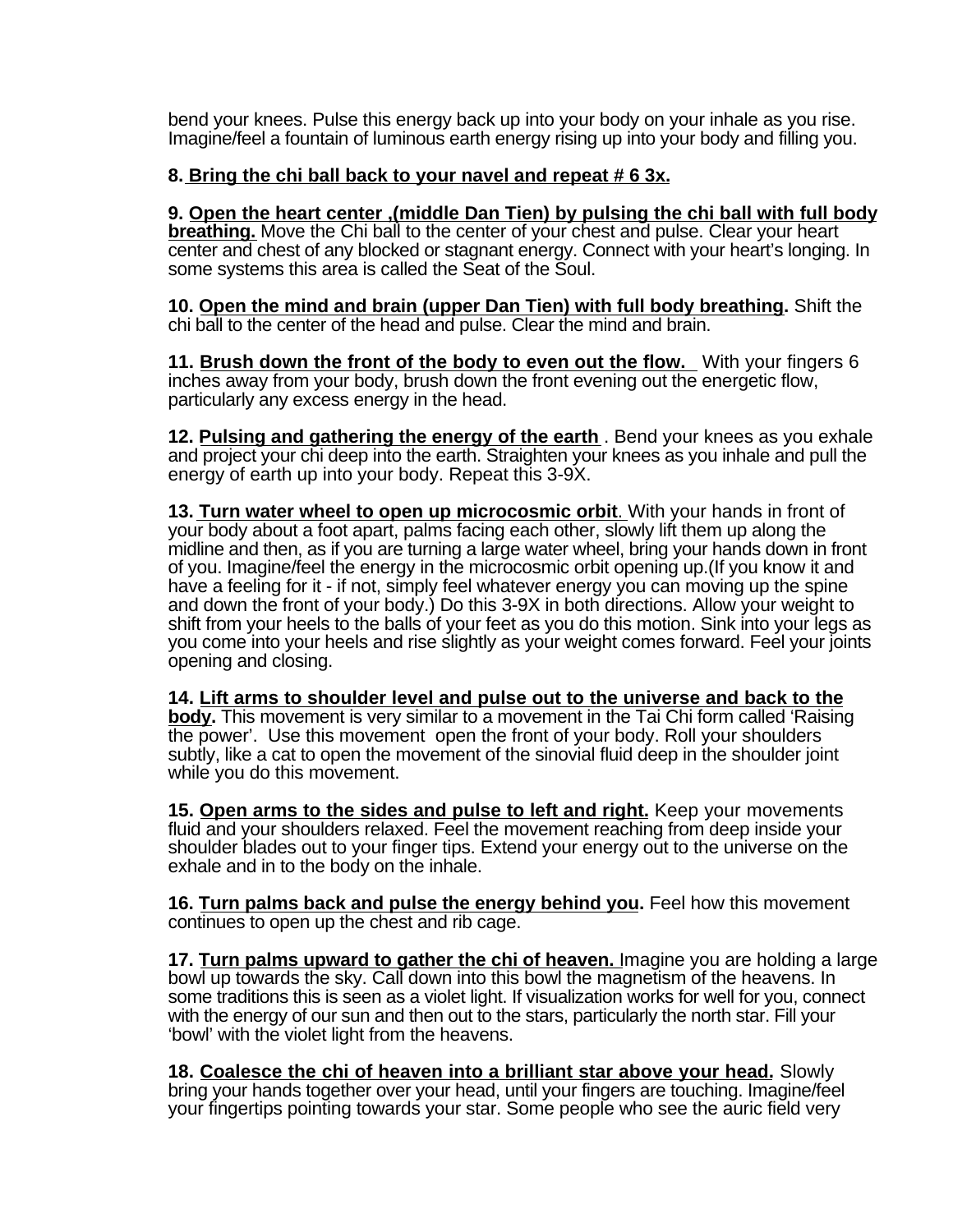clearly can actually see this star and believe that each person's individual star is a physical manifestation of their particular spiritual destiny.

**19. Draw the energy of the star down into the brain through the top of the crown (Ba Hui point).** Slowly bring your hands down towards the top of your head. Point your index fingers toward the crown point and imagine/feel a funnel opening up and the chi of heaven pouring into your brain and then down into your body.

**20. Washing and nourishing the brain chi.** Bring your hands to the occiput and press lightly. Trace a line around the ears to the mid brow or third eye point. Trace back up to the crown. Repeat this 3X.

## **21. Repeat steps 15-18 3X.**

**22. Washing down the front of the body to the feet to even out the flow.** Slowly bring your hands down 6-9 inches in front of the body. Imagine luminous chifingers clearing and washing inside your body as you go down. End with your hands on your feet bending your knees as much as you need to feel comfortable.

**23. Pulsing and gathering the energy of the earth** . Bend your knees as you exhale and project your chi deep into the earth. Straighten your knees as you inhale and pull the energy of earth up into your body. Repeat this 3-9X.

**24. Roll up and align the vertebrate**. If you have any lower back issues protect your lumbar region by rising from more of a squatting position. When you get to standing take a moment to allow the blood to drain from your head and to come back into alignment.

**25. Bring Hands to the heart in prayer position.** Smile down into the heart. Connect with a feeling of joyful wellbeing and compassion.

**26. Connect the heart, crown and personal star.** Slowly raise the hands above the head feeling the energetic connection and alignment of these three points.

**27. Create a luminous, radiant egg around the body as your hands go down to the sides.** \_

**28. Repeat steps 23 -25 3-9X**

**29. Reverse the motion of the hands and lift the energy of earth.**

**30. Gather and store the energy in the navel.** Gather in the energy in font of your body to the navel. Men end with the right hand over the left, women the reverse.

**31. Smile into the navel**. Feel a glow of radiant health in body, mind and spirit.

**32. Self massage.** End the set by rubbing your palms together and massaging your face and then down through your entire body.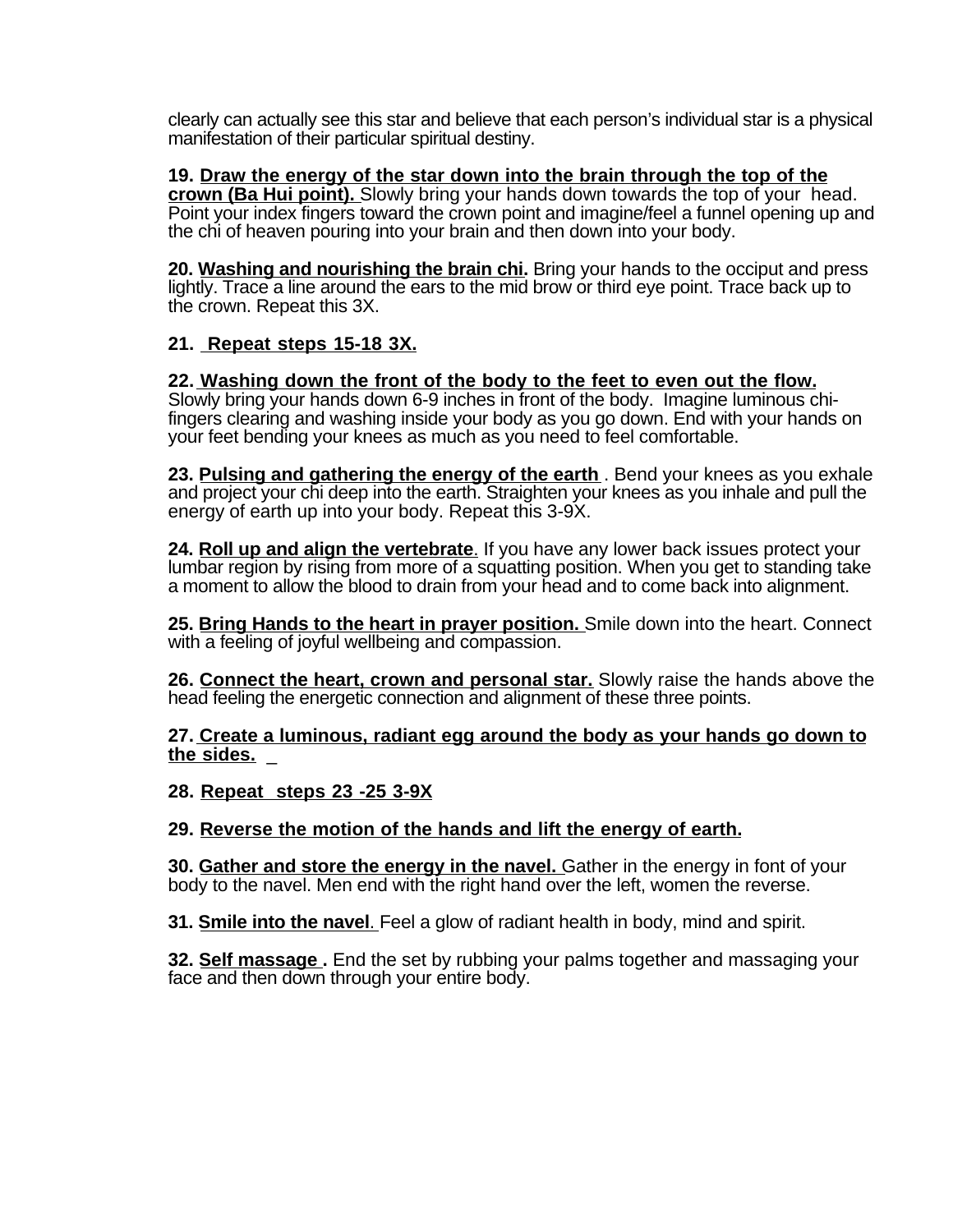## Review

**1. Shaking to ward off illness**

**2. Wu Chi Standing**

**3. Exchange energy with the earth by breathing through five gates**

**4. Pulsing and gathering earth chi (palms raise thirty degrees and then come back to the sides).**

**5. Open the navel and kidney points and belt channel**

**6. Pulse a chi ball at the navel (lower Dan Tien) with full body breathing.**

**7. Bury the chi ball below your feet and pulse with full body breathing. (Plug into the magnetic field of the earth.)**

**8. Bring the chi ball back to your navel and repeat # 6 3x.**

**9. Open the heart center by pulsing the chi ball with full body breathing.**

**10. Open the mind and brain (upper Dan Tien) with full body breathing**

**11. Brush down the front of the body to even out the flow.**

**12. Pulse the earth energy with hands on feet**

**13. Turn water wheel to open up microcosmic orbit.**

**14. Lift arms to shoulder level and pulse out to the universe and back to the body.**

**15. Open arms to the sides and pulse to left and right.**

**16. Turn palms back and pulse the energy behind you.**

**17. Turn palms upward to gather the chi of heaven.**

**18. Coalesce the chi of heaven into a brilliant star above your head.**

**19. Draw the energy of the star down into the brain through the top of the crown (Ba Hui point).**

**20. Washing and nourishing the brain chi.**

**21. Repeat steps 15-18 3X.**

**22. Washing down the front of the body to the feet to even out the flow**

**23. Pulsing and gathering the energy of the earth**

**24. Roll up and align the vertebrate.**

**25. Bring Hands to the heart in prayer position.**

**26. Connect the heart, crown and personal star.**

**27. Create a luminous, radiant egg around the body as your hands go down to the sides**

**28. Repeat steps 23 -25 3-9X**

**29. Reverse the motion of the hands and lift the energy of earth.**

**30. Gather and store the energy in the navel.**

**31. Smile into the navel.**

**32. Self massage**

## Shortened Version Review

**(Use this version when you don't have time or want to practice each exercise**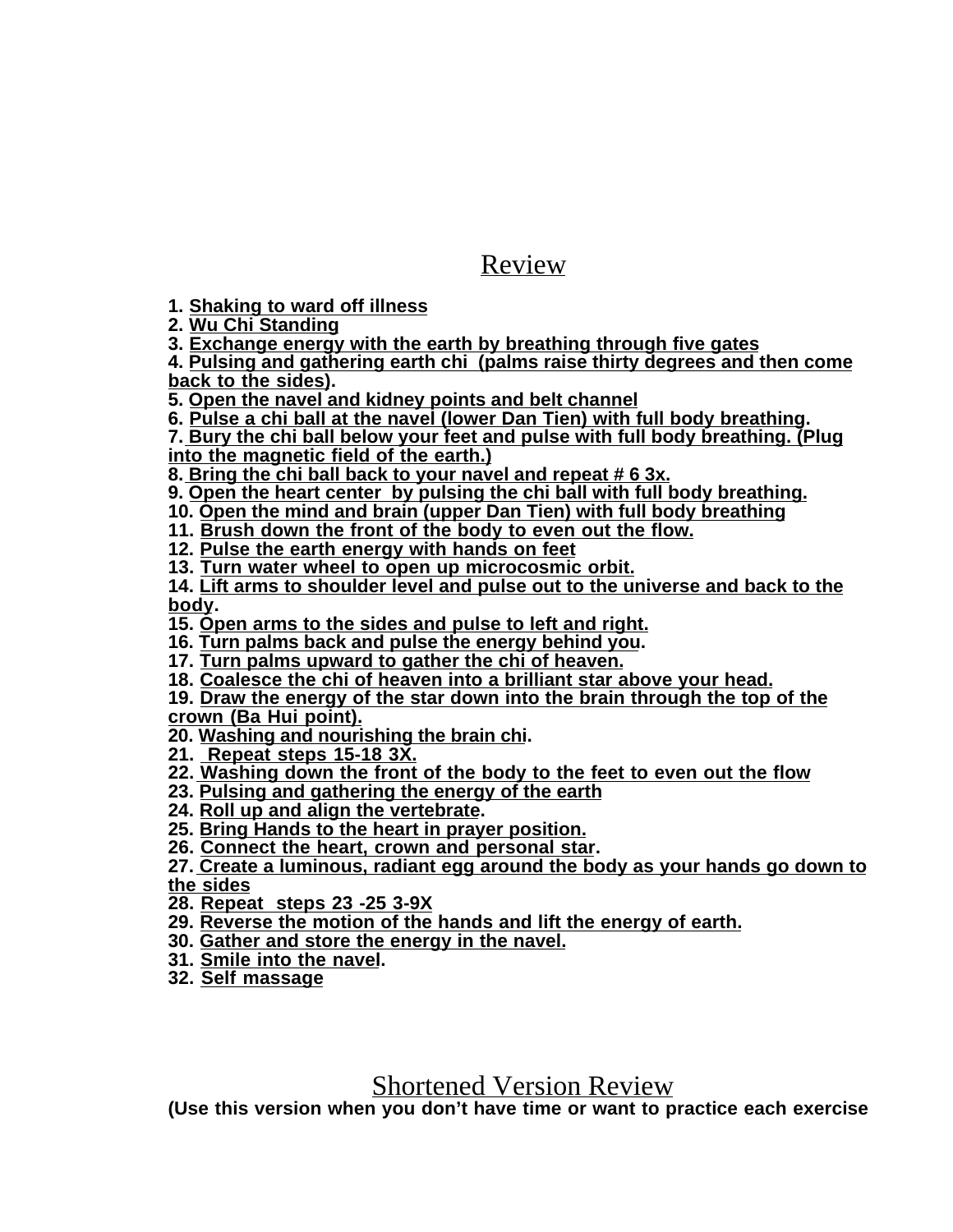**for a longer period)**

**1. Shaking to ward off illness**

**2. Wu Chi Standing**

**3. Pulse a chi ball at the navel (lower Dan Tien) with full body breathing.**

**4. Bury the chi ball below your feet and pulse with full body breathing. (Plug into the magnetic field of the earth.)**

**5. Bring the chi ball back to your navel and repeat # 6 3x.**

**6. Open the heart center by pulsing the chi ball with full body breathing.**

**7. Open the mind and brain (upper Dan Tien) with full body breathing**

**8. Turn palms upward to gather the chi of heaven.**

**9. Coalesce the chi of heaven into a brilliant star above your head.**

**10. Draw the energy of the star down into the brain through the top of the crown (Ba Hui point).**

**11. Washing and nourishing the brain chi.**

**12. Washing down the front of the body to the feet to even out the flow**

**13. Pulsing and gathering the energy of the earth with hands on feet**

**14. Roll up and align the vertebrate.**

**15. Bring Hands to the heart in prayer position.**

**16. Connect the heart, crown and personal star.**

**17. Create a luminous, radiant egg around the body as your hands go down to the sides**

**18. Reverse the motion of the hands and lift the energy of earth.**

**19. Gather and store the energy in the navel.**

**20. Smile into the navel.**

**21. Self massage**

# **Some Inspirational Thoughts**

"Modern man must rediscover a deeper source of his own spiritual life. To do this he must struggle with evil, to confront his shadow, to integrate the devil. There is no other choice."

**Carl Jung**

I stood upon a high place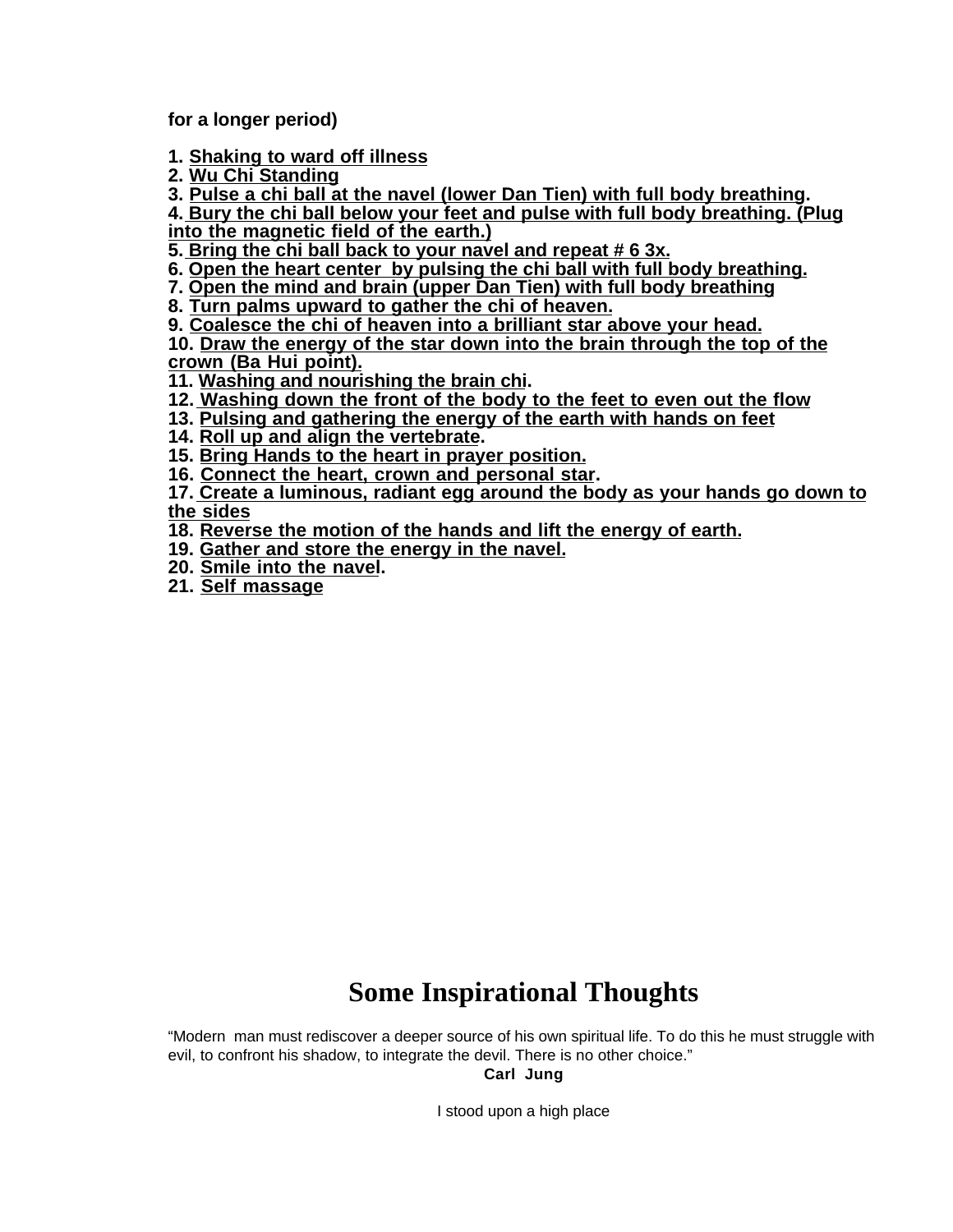#### And saw, below, many devils Running,leaping, And carousing in sin. One looked up, grinning And said: "Comrade! Brother!" **Stephen Crane**

In order to develop love - universal love, cosmic love, whatever you would like to call it, one must accept the whole situation of life as it is, both the light and the dark, the good and the bad. One must open oneself to life, communicate with it.

#### **Chogyam Trungpa**

"It does not matter how long you have forgotten, Only how soon you remember." **Gautama Buddha**

"What is REAL?" asked the Rabbit one day, when they were lying side by side..."Does it mean having things that buzz inside you and a stick out handle?"

 "Real isn't how you are made," said the Skin Horse. "It's a thing that happens to you. When a child loves you for a long, long time, not just to play with, but REALLY loves you, then you become REAL."

"Does it hurt?" asked the Rabbit.

 "Sometimes," said the Skin Horse, for he was always truthful. "When you are Real you don't mind being hurt. "

"Does it happen all at once, like being wound up," he asked, "or bit by bit?"

 "It doesn't happen all at once" said the Skin Horse. "You become. It takes a long time. That's why it doesn't often happen to people who break easily, or have sharp edges, or have to be carefully kept. Generally by the time you are Real, most of your hair has been loved off, and your eyes drop out and you get loose in the joints and very shabby. But these things don't matter at all, because once you are Real you can't be ugly., except to people who don't understand."

**Margery Williams** (from The Velveteen Rabbit)

When its over, I want to say: All my life I was a bride to amazement. I was the bridegroom, taking the world into my arms. I don't want to find myself sighing or frightened or full of argument. **Mary Oliver**

Love is the extremely difficult realization that something other than oneself is real. Love and so art and morals, is the discovery of reality.

#### **Iris Murdoch**

A billion stars go spinning through the night, blazing high above your head. But in you, is the presence that will be, when all the stars are dead.

**Rainer Maria Rilke** (from the poem Buddha in Glory)

He told me once that he had met a distinguished man, a Quaker, who could not imagine that he had ever done anything wrong in his life. "And do you know what happened to his children?" Jung asked. "The son became a thief, and the daughter a prostitute". Because the father could not take on his shadow, his share in the imperfection of human nature, his children were compelled to live out the dark side which he had ignored.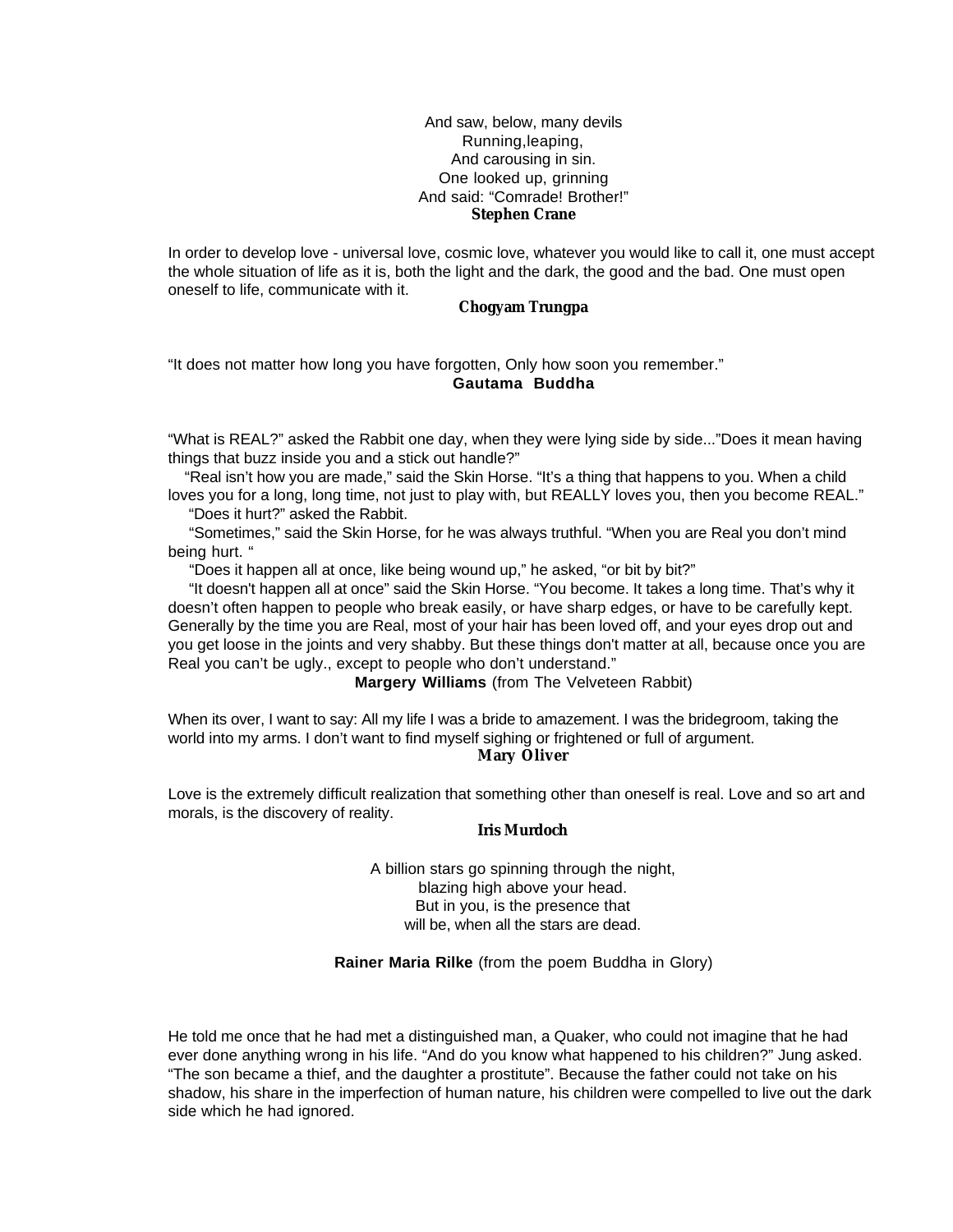#### **A.I. Allensby, recalling Carl Jung**

## **Contents**

**1. Schedule**

**2. Glossary of SCT Terms** by Yvonne Agazarian , reprinted from the SCT Journal, Vol. 2, issue #1 1997

**3**. **The four basic Constructs of a Living Human System in a Nutshell**, by Yvonne Agazarian, Handout

- **4. The Five Modules of Defense Modification** by Yvonne Agazarian, Handout
- **5. Resistance to Change in the Phases of Development of SCT Groups,** by Yvonne Agazarian, Handout

**6. Explanation vs. Exploration, the Boundaries in Space and Time,** by Yvonne Agazarian, Handout

- **7. 3 Questions for Anxiety etc.** by Yvonne Agazarian, Handout
- **8. Radiant Body Qi Gong,** by Michael Robbins
- **9. Six Healing Sounds**, by Mantak Chia

#### **Schedule**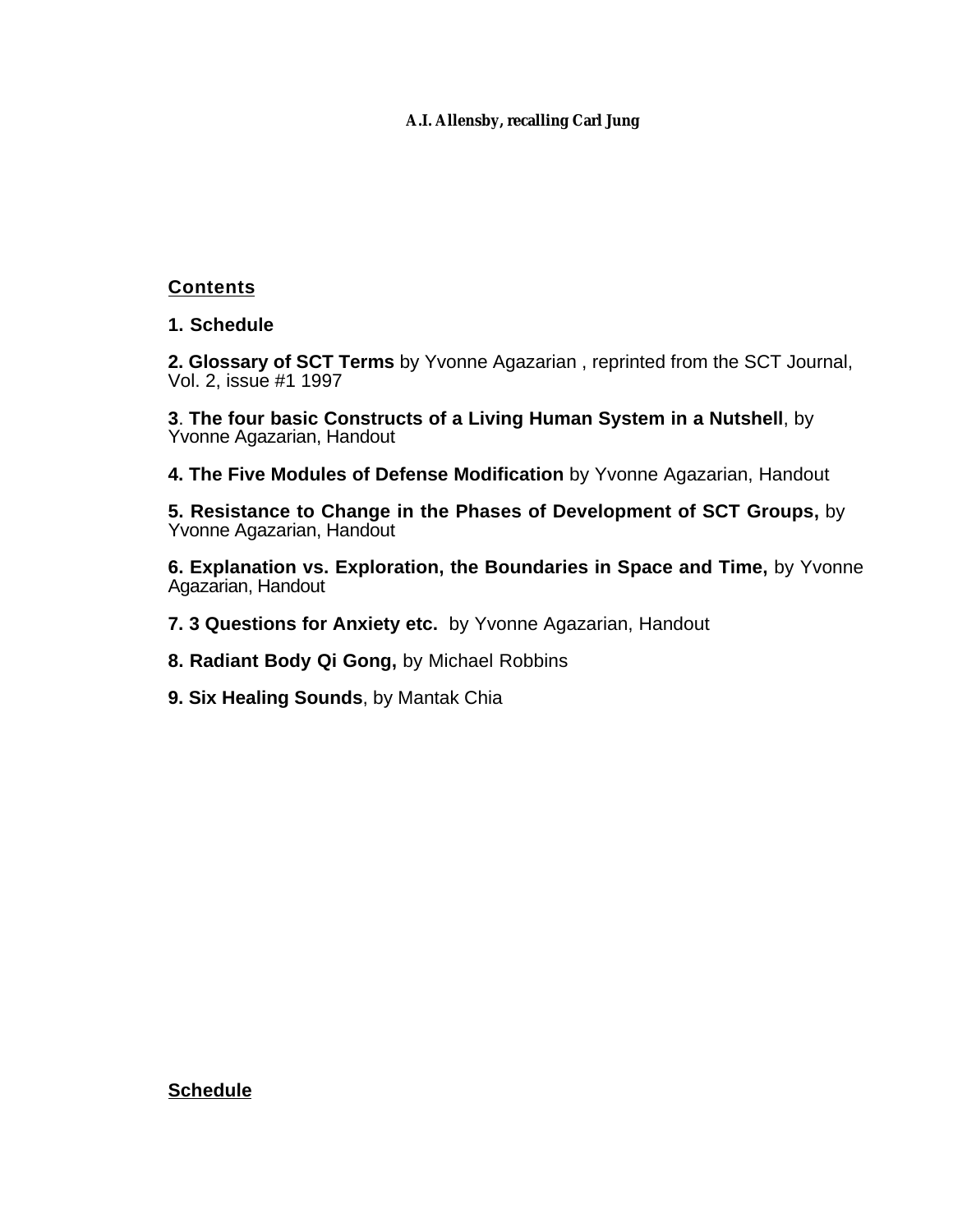A weekend retreat offers us the opportunity to work deeply together in a way that is impossible given the smaller container of an evening meeting. So these times are approximate and I will be tuning into the rhythm of the group (as I hope you will be too!) and responding to that as we work. My sincere hope is that the weekend helps each member, the subgroups and the group as a whole to evolve and transform to a greater level of complexity, self understanding, and inner truth. May you soar high, dive deep, and find each other! Enjoy!

## **Friday**

7:30 - 9:45 Experiential group

9:45 - 10:15 Developing the observing ego of the group, Surprises & Learnings and Force Field Analysis

## **Saturday**

- 7:30 8:30 Radiant Body Qi Gong & Meditation
- 8:30 9:30 Breakfast
- 9:30 10:00 Review and Going Deeper with SCT theory
- 10:00 1:00 Experiential Group (with Breaks)
- 1:00 1:30 Art Project
- 1:30 -2:30 Lunch
- 2:30 4:00 Explore, Nap, Swim, or continue work on Art Project
- 4:00 6:00 Experiential Group

6:00 - 6:30 Continuing to Develop the Observing Self: Surprises and Learnings and Force Field Analysis

6:30 - 7 :30 Dinner

7:30 - 9:30 Six Healing Sounds or Experiential Group, or both or Something Totally Unexpected

## **Sunday**

- 7:30 8:30 Radiant Body Qi Gong and Meditation
- 8:30 9:30 Breakfast
- 9:30 12:00 Experiential Group
- 12:00 12:30 Group as a Whole Art Project
- 12:30 1:30 Lunch
- 1:30 2:00 Process Art Project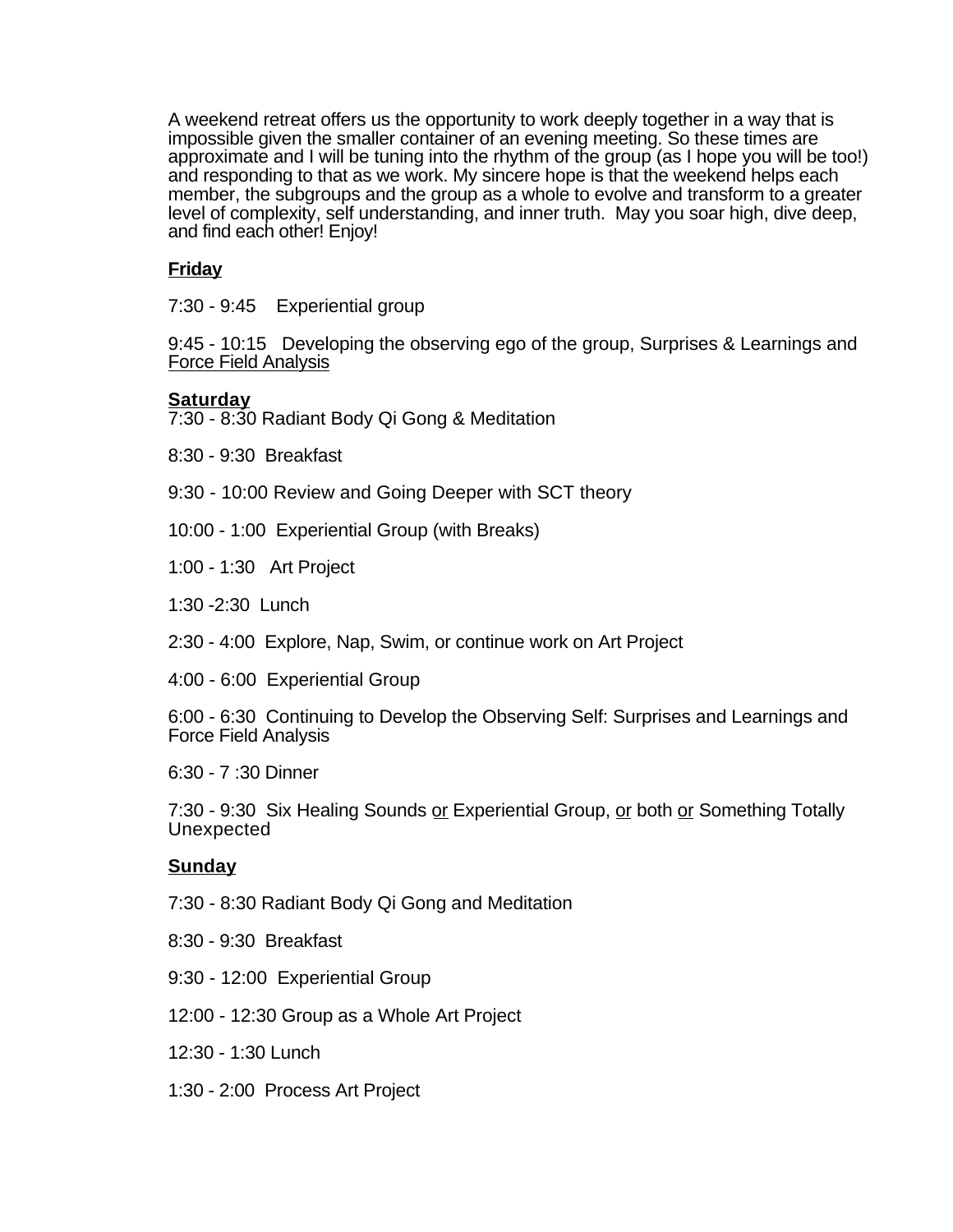#### 2:00 - 3:00 Last Experiential Group, Unfinished Business and Surprises and Learnings from the Whole Weekend

Happy trails!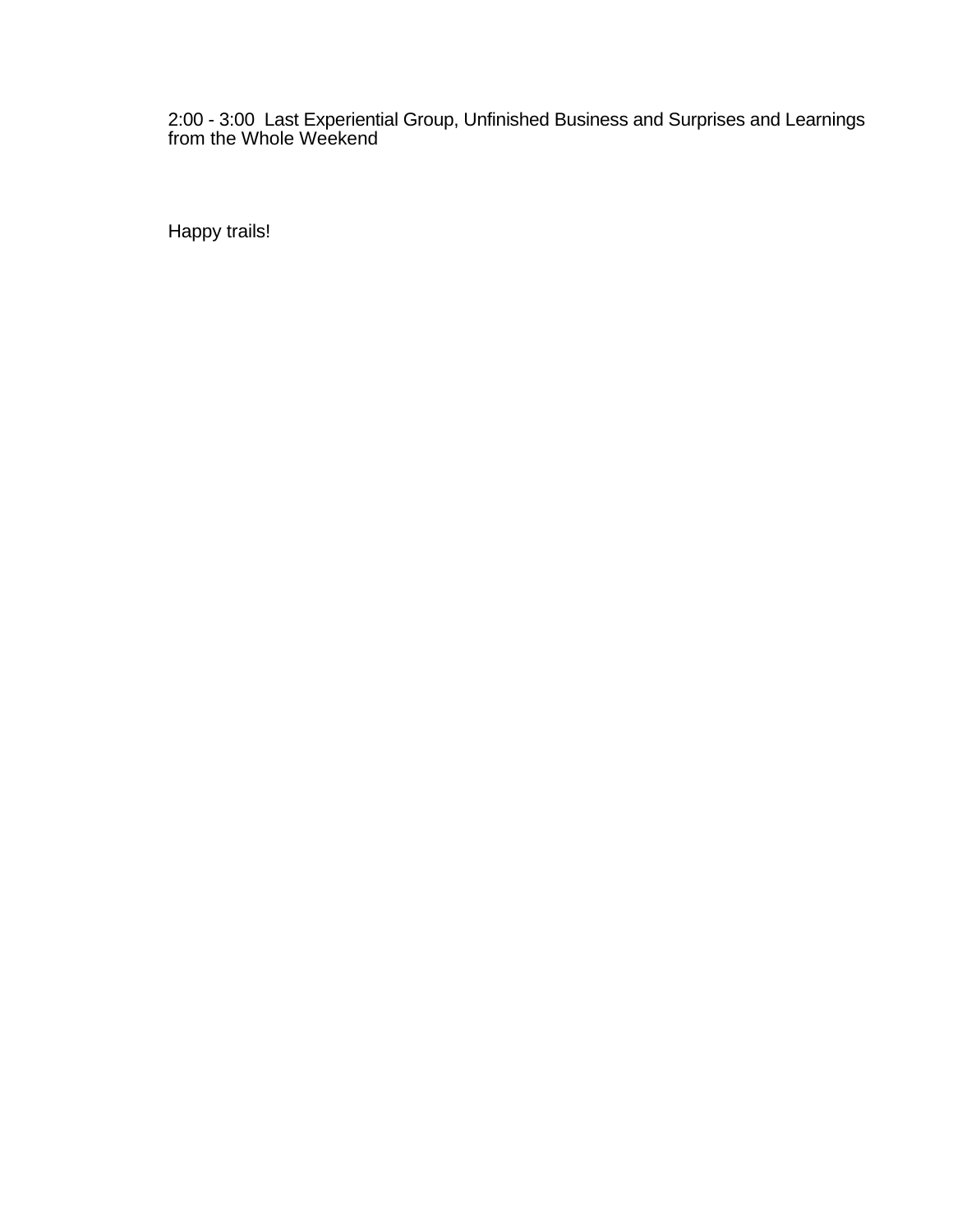# **Group Retreat**

# **in Sharon, Mass. May 14 - 16, 1999**

**Facilitated by Michael Robbins**

# **Opening to the 6 Directions (Another version)**

**Possible warm-ups**

- **1. Shaking and sighing**
- **2. Spinal cord breathing**
- **3. "True Breath" (skin breathing)**
- **4. Inner Smile**

**The Set**

**1. Standing Meditation - Dissolving Practice - Return your physical body into an energetic state. (2-10 minutes or more) 2. Palms face the earth, exchange energy with the earth through "5 gates", palms, feet and perineum.**

**3. Palms face the navel - Light the navel fire (Lower Dan Tien)**

**4. Palms face the Kidneys - Open the Kidneys with 'chi fingers' 5. Finger tips point towards the arm pits - Open the Lungs and the Heart**

**6. Bring hands into prayer position in front of the Heart connect with universal chi field with your intention, can also do 'True Breath'**

**7. Grow the compassionate energy of the Heart - pulse 8. Extend the Heart's energy forward by bringing the hands in front of the body with palms facing forward. Open the gates of the heart - pulse**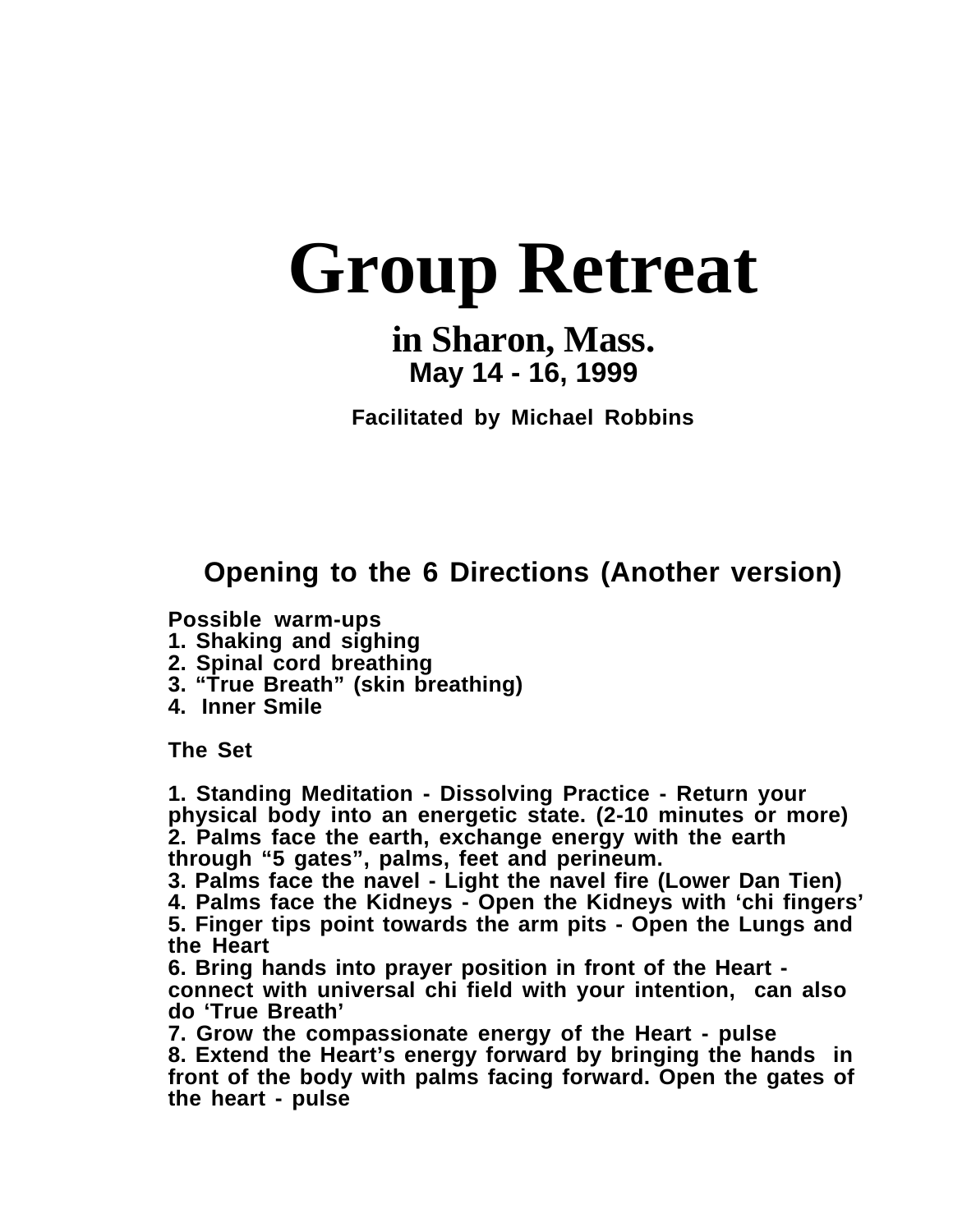**9. Turn 'chi fingers' toward the third eye. Open the third eye. 10. Push 'chi ball out to the horizon and then pull it back into the body. Old, stagnant chi leaves the body, fresh, vital chi returns.**

**11.Open your chi field to both sides by extending your arms to both sides. Push and pull two chi balls to left and right.**

**12.Turn palms backwards and open your chi field to the back. 13. Turn chi fingers toward the back of the heart and open the back of the heart.**

**14. Hands return to left and right side of the body, palms up, visualize large bowl and gather in the Green chi of the forest and the plants.**

**15. Gather forest Green chi into a ball at the top of your head. 16. Pull the healing Green vibration of the plants into the top of your crown. Feel it washing through your brain and down through your body.**

**17. Open the arms again, visualize your crown opening. Attune to the healing Blue vibration of water. Fill the bowl with Blue. 18. Pull the Blue light into a sphere and then down into your crown. Feel it washing through your body.**

**19. Open again. Visualize Lavender/Purple light pouring into your bowl from the stars. Visualize the Big Dipper filled with Lavender/Purple light tipping and pouring into your bowl. Coalesce this chi into a star above your head. Ask to be aligned with your spiritual purpose. Connect your personal star to the North star.**

**20. Pull the light from your personal star down into your crown. Feel its energy washing down your body.**

**21. Point chi fingers toward your third eye. Awaken your wisdom mind. Feel chi fingers reaching through the brain all the way back to the occiput.**

**22. Point chi fingers toward the throat. Feel the energy reaching to the back of the throat. (Relax, allow, no effort))**

**23. Hold radiant chi ball in front of the Heart. Grow the**

**compassionate energy of the heart. Feel the radiance reaching to the back.**

**24. Hold a small sun at the level of the solar plexus. Visualize the rays from this sun radiating throughout your physical body and aura. Particularly to the adrenals and kidneys.**

**25. Point chi fingers towards the navel, feel them reaching all the way back to the Ming Men point. (between kidneys)**

**26. Point chi fingers toward the ovarian or sperm palace at the top of the pubic bone. Feel the energy reaching your sacrum. 27. Touch the top of your femur and feel your bone marrow as vital and alive.**

**28. Brush down the backs of your legs. Bring palms to heels**